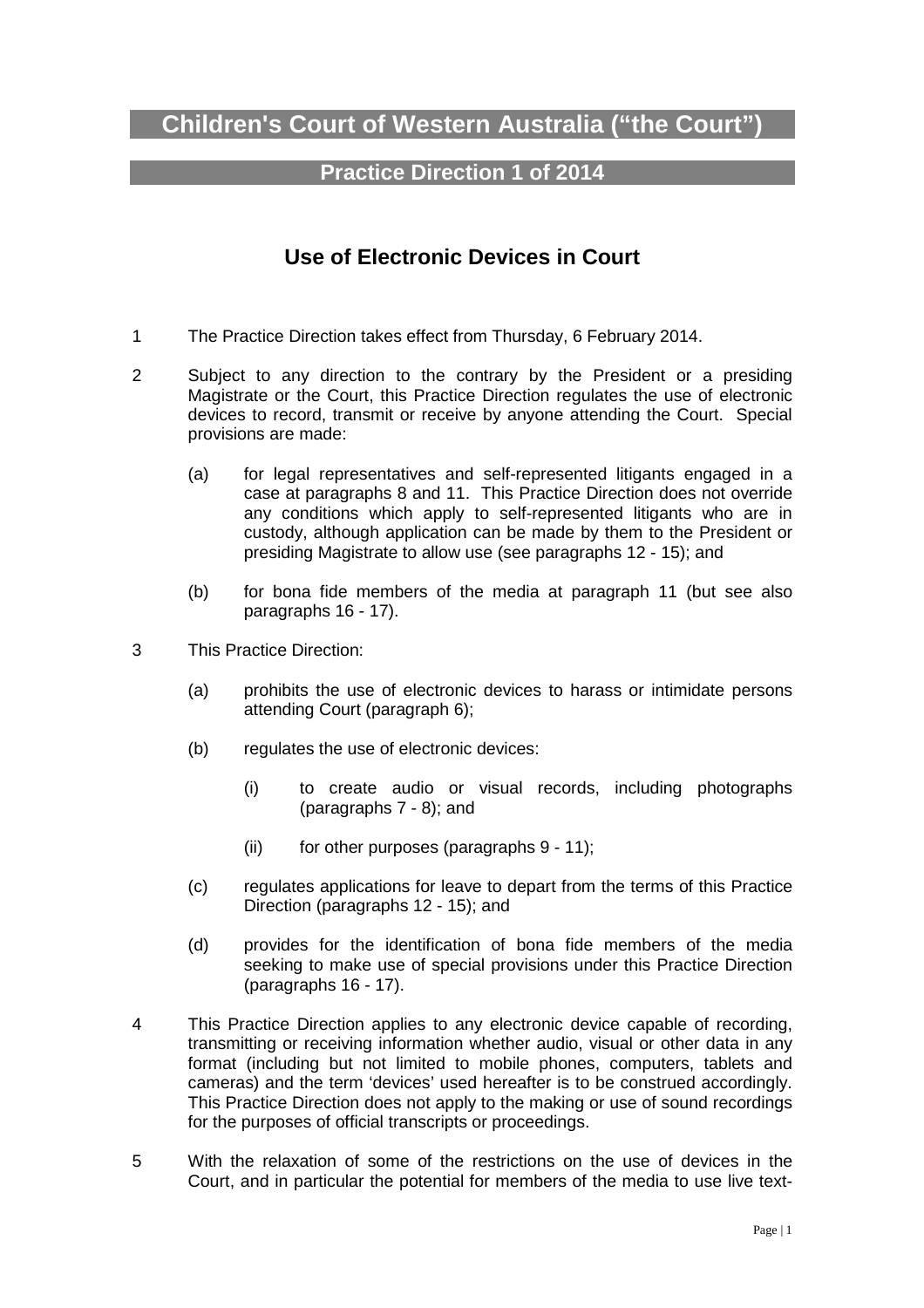based communications, such as mobile email, social media (including Twitter) and internet enabled laptops from Court:

- (a) legal representatives and self-represented litigants should:
	- (i) ensure that applications for suppression orders are timely and, wherever possible, foreshadowed prior to evidence being heard or admitted;
	- (ii) apply to vary the application of this Practice Direction if there are concerns about its application in a particular case (see paragraphs 12 - 15);
- (b) members of the media should exercise additional care to ensure that material they communicate:
	- (i) is not subject to any suppression order or other restriction which may be affected by the publication of the material (eg the potential to inform witnesses who are excluded from the Court while other evidence is being adduced); and
	- (ii) can be deleted immediately if a suppression order is made subsequent to the communication.

#### **Use of devices to harass or intimidate**

6 Devices must not be used in a way which constitutes intimidation or harassment of persons attending Court whether in the Courtroom, in the Court building or in public spaces exterior but adjacent to the Court building.

#### **Audio or visual recording**

- 7 Any form of audio or visual recording, including photography, or any actions which appear to be or are preparatory to the making of audio or visual recordings or the taking of photographs are prohibited without the leave of the President, presiding Magistrate or the Court (see paragraphs 12 - 15 in relation to applications for leave) and subject to paragraph 8. This prohibition applies inside the Courtrooms and the Court building, whether or not the Court is in session.
- 8 Legal practitioners and self-represented litigants may make audio recordings on a dictaphone or other device outside the Courtroom but inside the Court building.

### **Uses other than audio or visual recording**

- 9 Devices are not to be used within the Courtroom in any manner which could interfere with the smooth and efficient operation of the Court, or the comfort or convenience of other uses of the Courtroom, whether or not the Court is in session.
- 10 While the Court is in session, except as provided in paragraph 11 or in accordance with permission granted by the President of the Court or presiding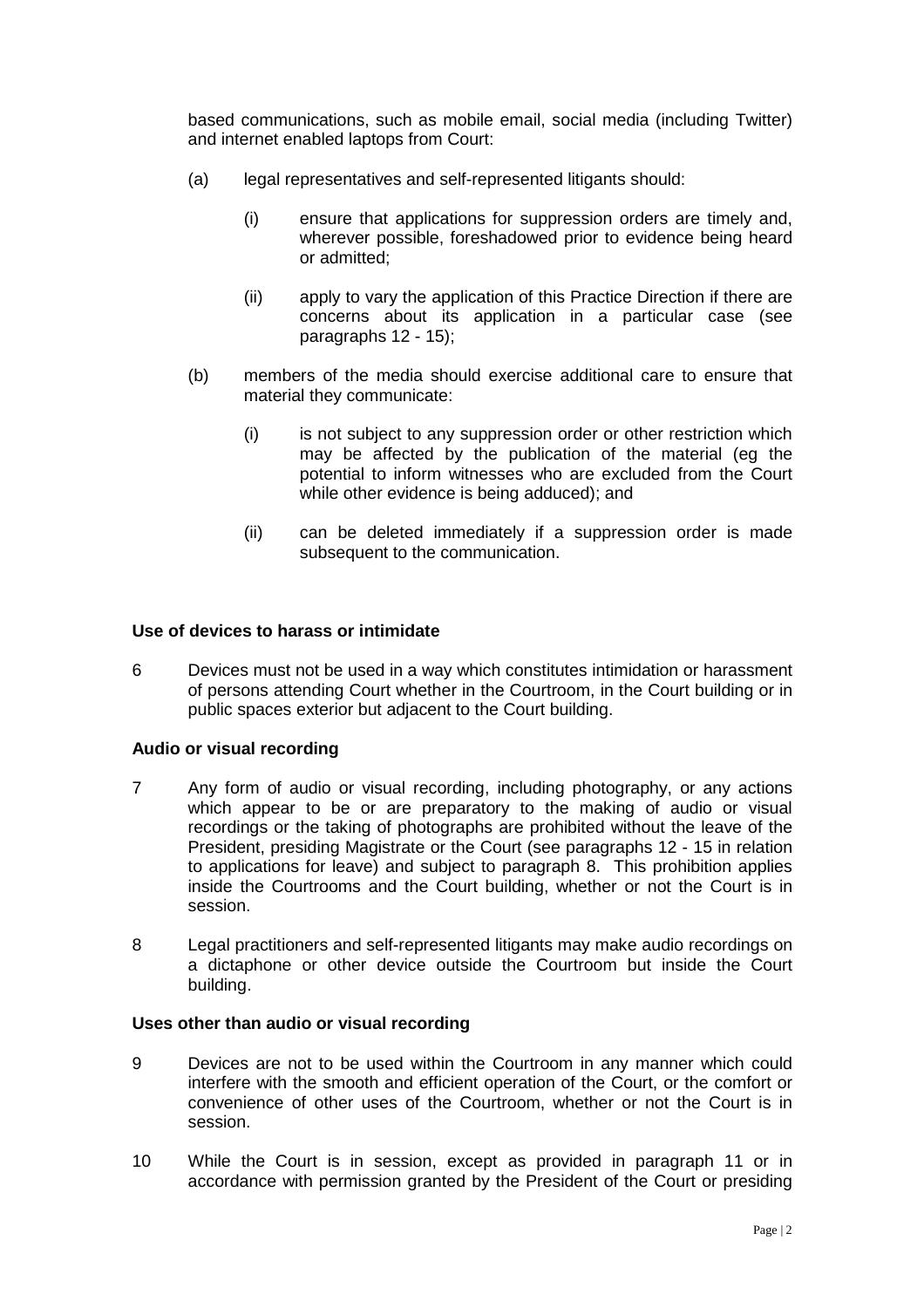Magistrate (see paragraphs 12 - 15), all devices are to be turned off and their use within the Courtroom is prohibited.

- 11 Devices may be used within the Courtroom while the Court is in session by:
	- (a) members of the legal profession and self-represented litigants (if not in custody) who are engaged in the case; and
	- (b) bona fide members of the media;

provided:

- (c) earphones are not used;
- (d) the device is in silent mode and does not make any noise.

### **Applying for leave to depart from the terms of this Practice Direction**

- 12 Applications for leave under paragraphs 2, 7 or 10 may be made orally or in writing:
	- (a) to the President or presiding Magistrate in the particular Courtroom; or
	- (b) if the application does not relate to particular proceedings, to the President of the Children's Court.
- 13 Leave under paragraphs 2, 7 or 10 may be granted or refused at the discretion of the President of the Court or a Magistrate. Leave may be granted subject to such conditions as the Court or a judicial officer thinks proper. Where leave has been granted the Court or a judicial officer may withdraw or amend leave either generally or in relation to any particular part of the proceedings.
- 14 The discretion to grant, withhold or withdraw leave to use any device or to impose conditions as to the use of any material generated by the use of a device or devices is to be exercised in the interests of justice and giving due weight to the open justice principle. However, the following factors may be relevant to the exercise of the discretion by the Court or judicial officer:
	- (a) the existence of any reasonable need on the part of the applicant, whether a legal representative, self-represented litigant (including those in custody) or a person connected with the media, for the device to be used or for any audio or visual recording or photograph to be made;
	- (b) in a case in which a direction has been given excluding one or more witnesses from the Court, the risk that any audio or visual recording, including photographs, could be used for the purpose of briefing witnesses out of Court or informing such witnesses of what has transpired in Court in their absence; and
	- (c) any possibility that the use of any such device would disturb the proceedings or distract or cause alarm or concern to any witnesses or other participants in the proceedings.
- 15 If the discretion to grant leave to use a device outside the terms of this Practice Direction is granted, consideration will generally be given to the conditions